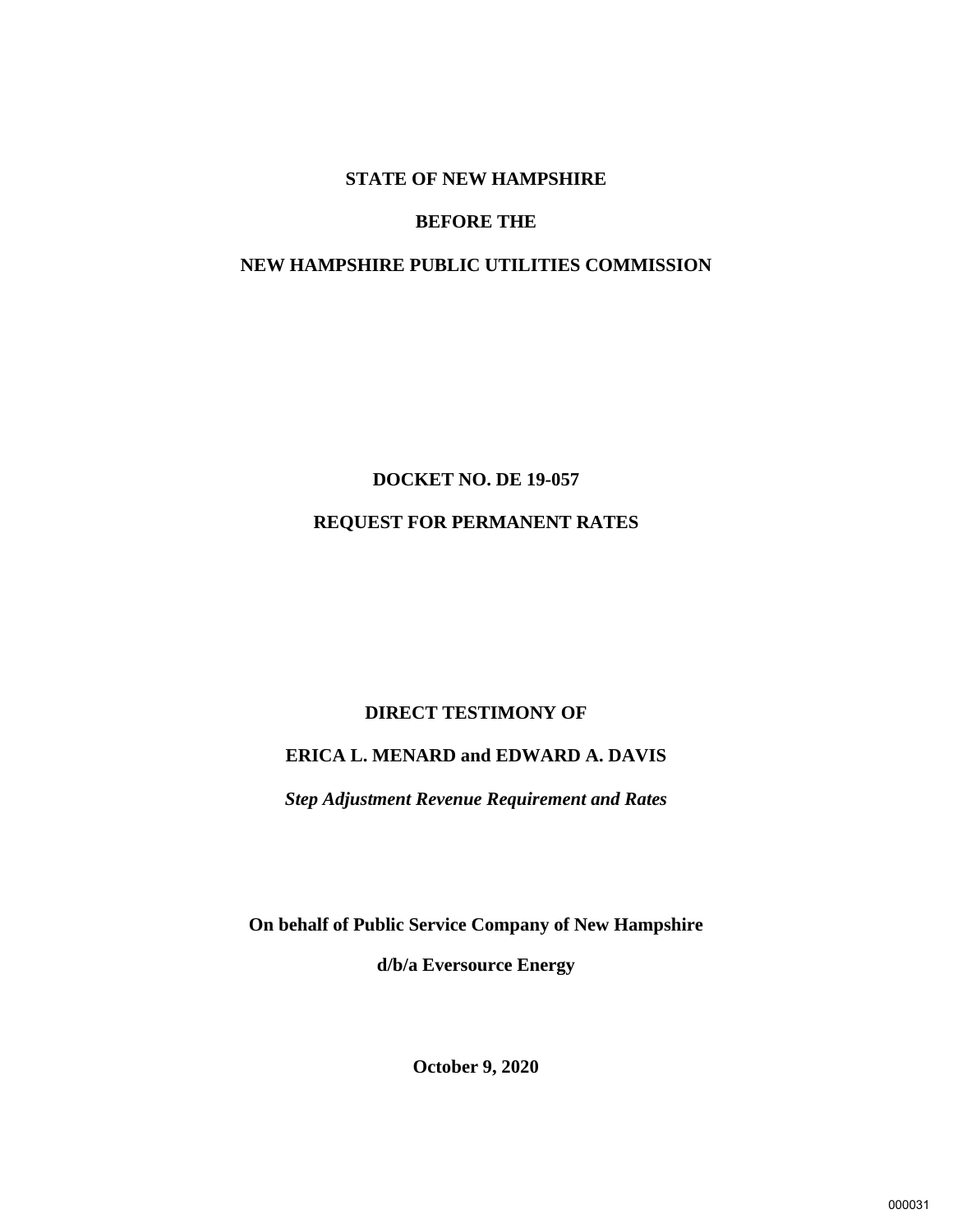# **Table of Contents**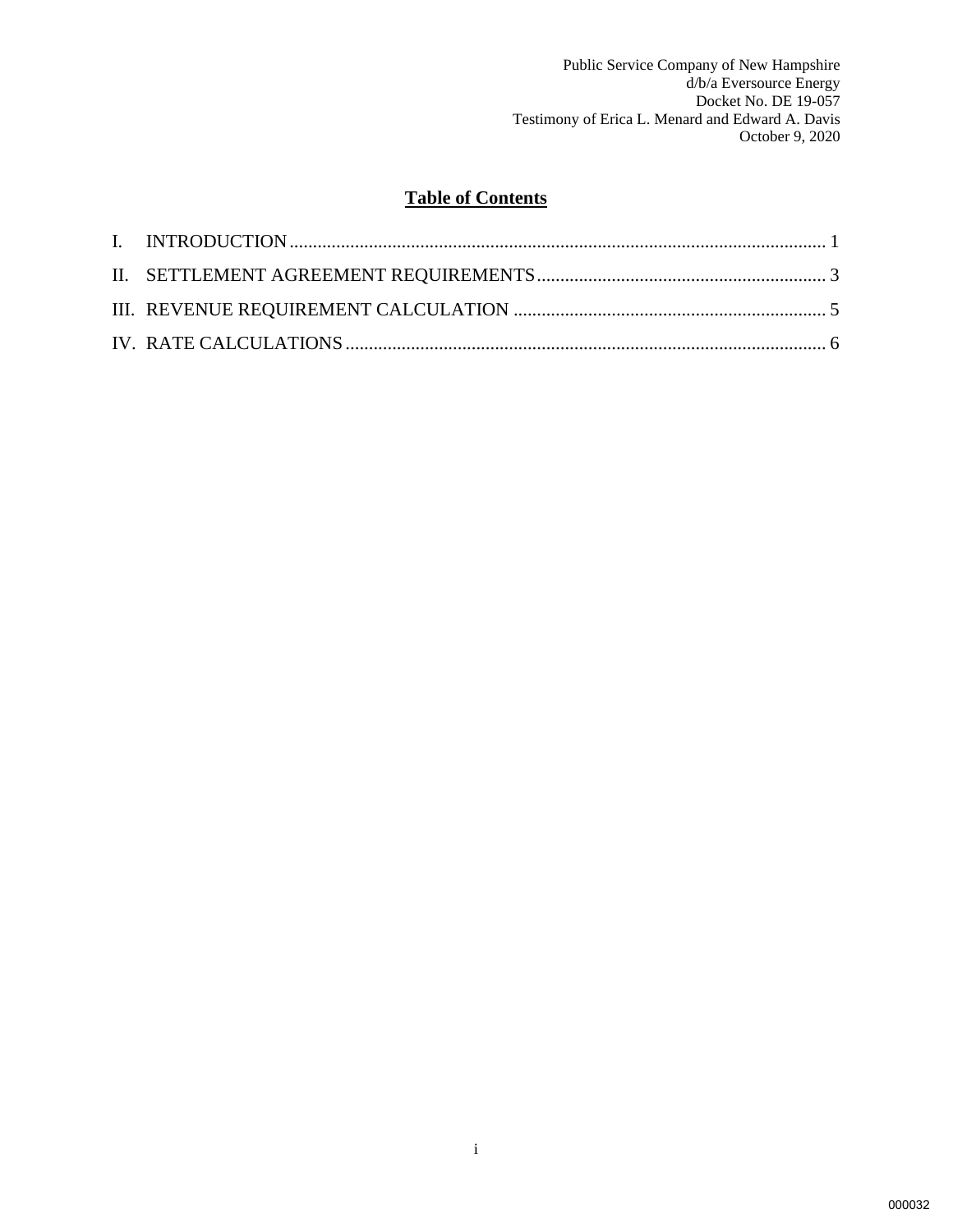Public Service Company of New Hampshire d/b/a Eversource Energy Docket No. DE 19-057 Testimony of Erica L. Menard and Edward A. Davis October 9, 2020 Page 1 of 7

#### **STATE OF NEW HAMPSHIRE**

#### **BEFORE THE NEW HAMPSHIRE PUBLIC UTILITIES COMMISSION**

## **DIRECT TESTIMONY OF ERICA L. MENARD and EDWARD A. DAVIS**

## **PETITION OF PUBLIC SERVICE COMPANY OF NEW HAMPSHIRE d/b/a EVERSOURCE ENERGY REQUEST FOR PERMANENT RATES**

**Docket No. DE 19-057 \_\_\_\_\_\_\_\_\_\_\_\_\_\_\_\_\_\_\_\_\_\_\_\_\_\_\_\_\_\_\_\_\_\_\_\_\_\_\_\_\_\_\_\_\_\_\_\_\_\_\_\_\_\_\_\_\_\_\_\_\_** 

#### <span id="page-2-0"></span>1 **I. INTRODUCTION**

- 2 **Q. Ms. Menard, please state your full name, position and business address.**
- 3 A. My name is Erica L. Menard. I am employed by Eversource Energy Service Company as 4 Manager of New Hampshire Revenue Requirements. My business address is 780 North
- 5 Commercial Street, Manchester, New Hampshire.

#### 6 **Q. What are your principal responsibilities in this position?**

7 A. In my role as Manager of New Hampshire Revenue Requirements, I am responsible for the 8 coordination and implementation of revenue requirements calculations for Public Service 9 Company of New Hampshire d/b/a Eversource Energy ("Eversource" or the "Company") 10 in New Hampshire as well as the filings associated with the Company's Energy Service 11 ("ES") rate, Stranded Cost Recovery Charge ("SCRC"), Transmission Cost Adjustment 12 Mechanism ("TCAM"), and Distribution Rates.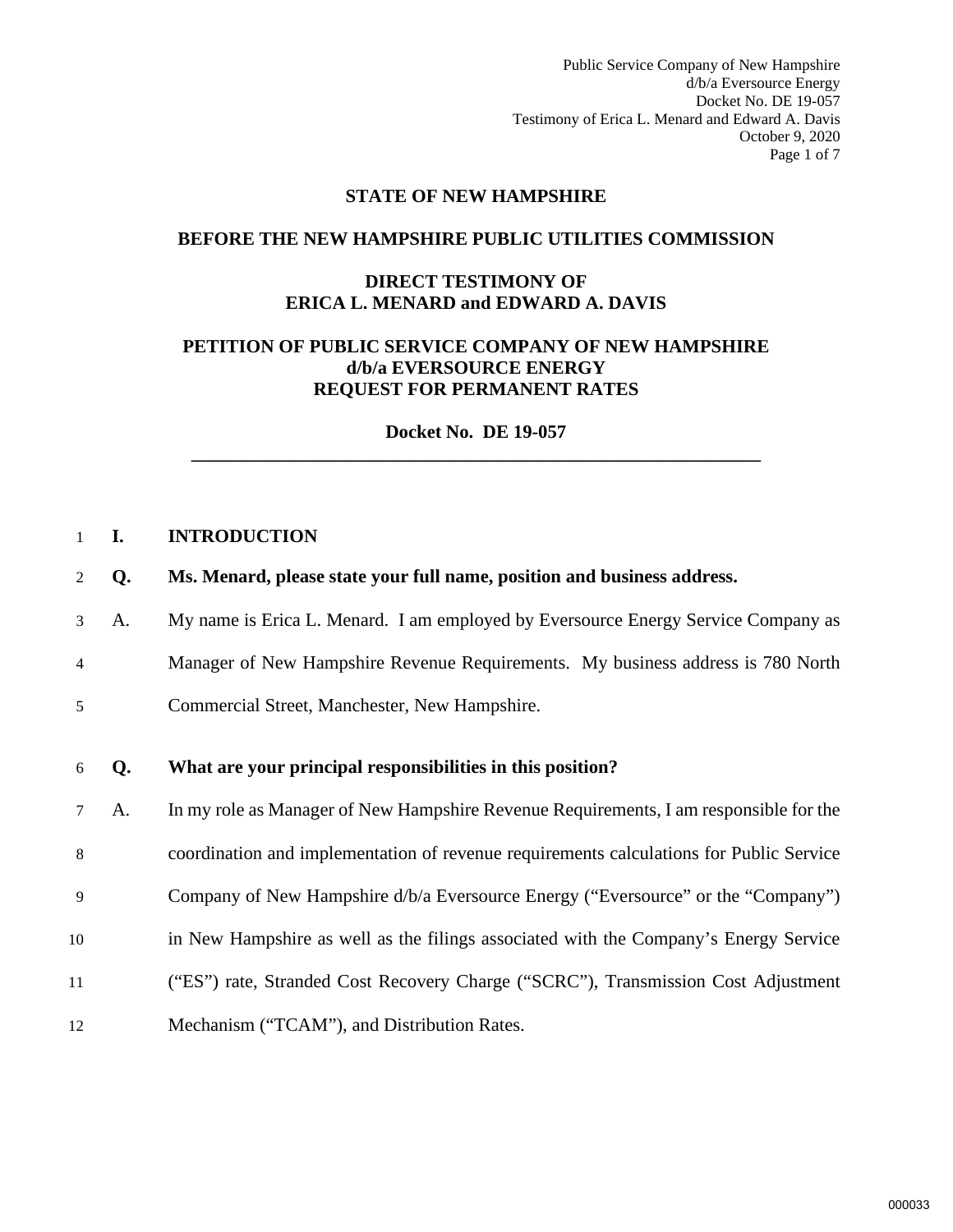| 1      | Q. | Mr. Davis, please state your full name, position and business address.                                                                                        |
|--------|----|---------------------------------------------------------------------------------------------------------------------------------------------------------------|
| 2      | A. | My name is Edward A. Davis. I am employed by Eversource Energy Service Company as                                                                             |
| 3      |    | the Director of Rates. My business address is 107 Selden Street, Berlin, Connecticut.                                                                         |
| 4      | Q. | What are your principal responsibilities in this position?                                                                                                    |
| 5      | A. | As the Director of Rates, I am responsible for activities related to rate design, cost of service                                                             |
| 6      |    | and rates administration for all electric and gas subsidiaries of Eversource Energy,                                                                          |
| 7      |    | including the Company.                                                                                                                                        |
| 8<br>9 | Q. | Did you both previously sponsor testimony in this docket that contains additional<br>information on your professional experience and educational backgrounds? |
| 10     | A. | Yes, Ms. Menard submitted direct testimony as part of the Company's initial request for                                                                       |
| 11     |    | permanent rates on May 28, 2019 and rebuttal testimony jointly with Company Witnesses                                                                         |
| 12     |    | Lee G. Lajoie and David L. Plante on March 4, 2020. Mr. Davis submitted direct testimony                                                                      |
| 13     |    | as part of the Company's temporary rate request on April 26, 2019, as part of the initial                                                                     |
| 14     |    | request for permanent rates on May 28, 2019, and as part of the Company's rebuttal                                                                            |
| 15     |    | testimony on March 4, 2020.                                                                                                                                   |
| 16     | Q. | What is the purpose of your testimony?                                                                                                                        |
| 17     | A. | The purpose of our joint testimony is to support the request for an increase in distribution                                                                  |
| 18     |    | rates, to be effective January 1, 2021, as provided in Section 10 of the Settlement                                                                           |
| 19     |    | Agreement filed on October 9, 2020 in this docket. This is the first requested step increase                                                                  |
| 20     |    | referenced in the Settlement Agreement and pertains to certain projects placed in service                                                                     |
| 21     |    | during calendar year 2019. Our testimony addresses the revenue requirement calculations,                                                                      |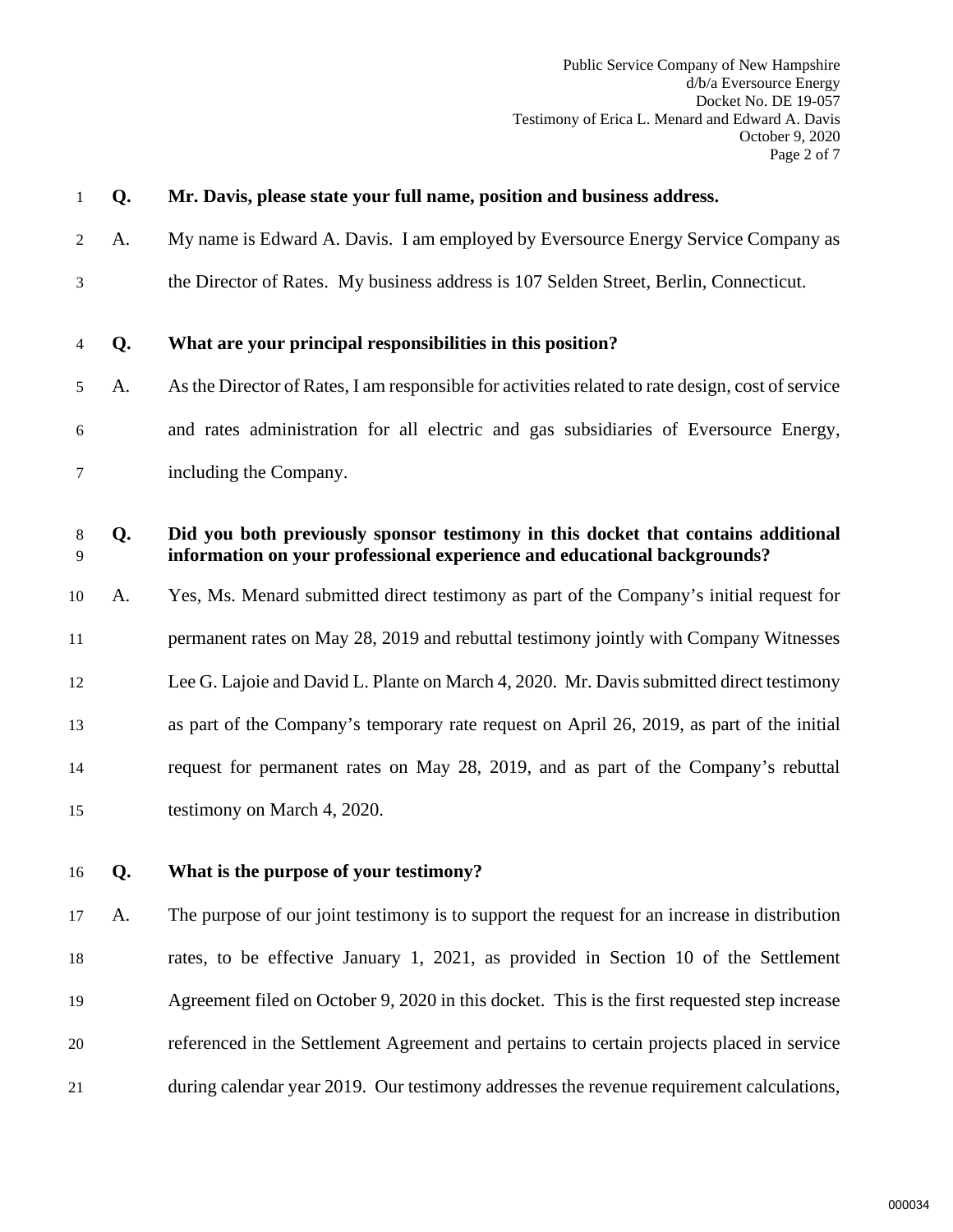1 rate design and rate impacts from this first step increase related to the relevant plant 2 additions, consistent with the terms of the Settlement Agreement. Documentation on the 3 projects themselves is included with the joint testimony of Messrs. Lajoie and Plante, 4 which accompanies our testimony.

## 5 **Q. Are you presenting any attachments in support of your testimony?**

6 A. Yes, we are presenting the following attachments in support of this testimony:

| <b>Attachment</b>    | <b>Description</b>                                     |
|----------------------|--------------------------------------------------------|
| Attachment ELM-EAD-1 | <b>Revenue Requirement</b>                             |
| Attachment ELM-EAD-2 | Distribution Increase Effective January 1, 2021        |
| Attachment ELM-EAD-3 | Permanent Rate Design 2020 Step Adjustment             |
| Attachment ELM-EAD-4 | <b>Bill Calculation for Residential Service Rate R</b> |

7

## 8 **Q. How is your testimony organized?**

- 9 A. Following this introduction, Section II discusses the Settlement Agreement requirements,
- 10 Section III explains the revenue requirement calculation, and Section IV provides the rate

11 calculations.

## <span id="page-4-0"></span>12 **II. SETTLEMENT AGREEMENT REQUIREMENTS**

## 13 **Q. Could you please describe what the Settlement Agreement provides relative to the**  14 **step adjustments?**

- 15 A. Yes. Section 10 of the Settlement Agreement on permanent rates in this docket provides
- 16 for three step adjustments. This testimony supports the first of those adjustments. Under
- 17 the Settlement Agreement, this step recovers the costs associated with capital projects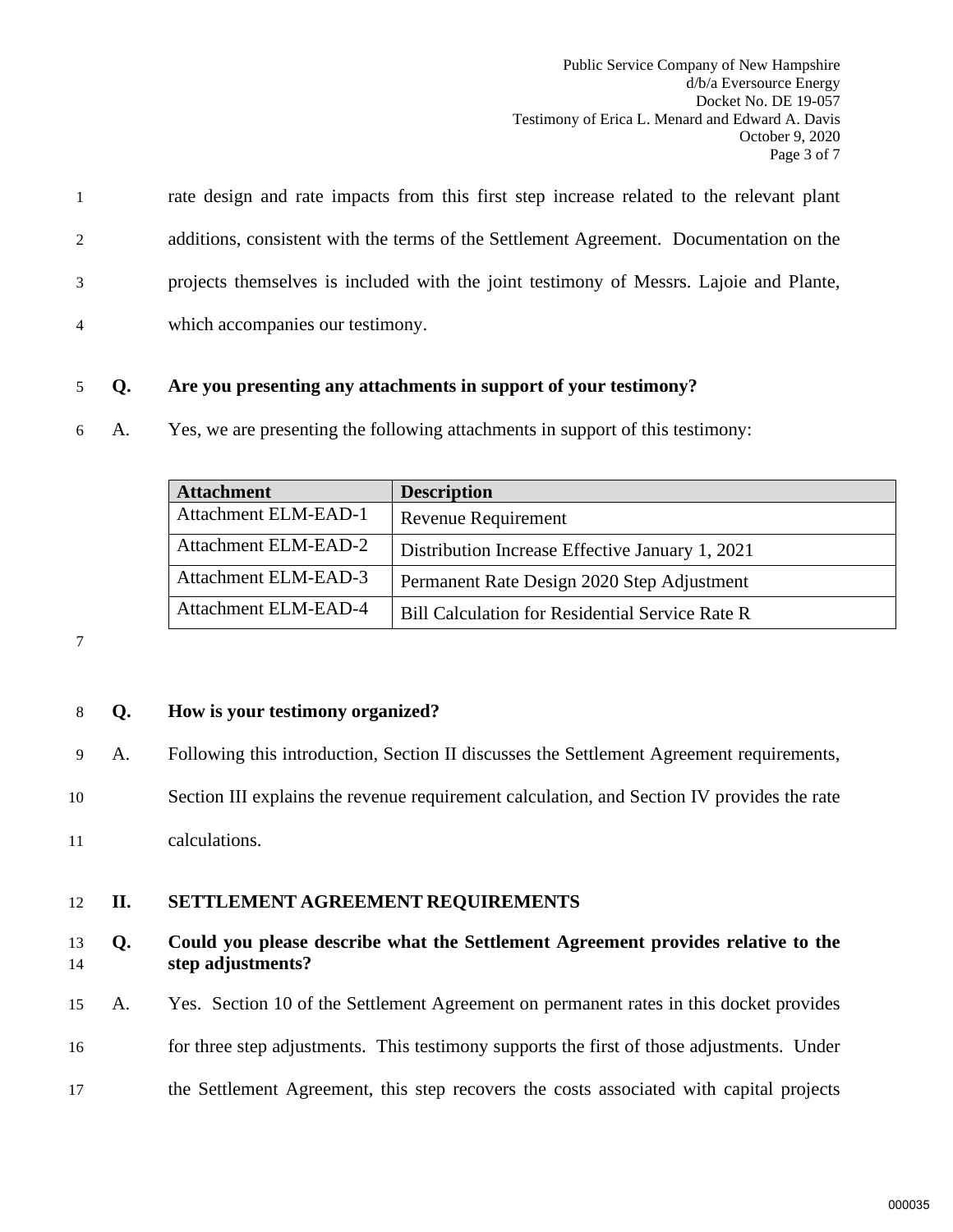| 12<br>13 | Q. | Does the Settlement Agreement call for a revenue requirement calculation design to<br>be used for this step adjustment? |
|----------|----|-------------------------------------------------------------------------------------------------------------------------|
| 11       |    | detail below.                                                                                                           |
|          |    |                                                                                                                         |
| 10       |    | steps will include recovery on a 12-month basis. The rate impact is described in greater                                |
| 9        |    | August 1, 2021, when the second step adjustment would take effect. The second and third                                 |
| 8        |    | the total amount of the step adjustment over seven months from January 1, 2021 through                                  |
| 7        |    | recovered. Also, due to the timing of this step, the rate for this step is designed to recover                          |
| 6        |    | the revenue requirement came in under \$11 million, then only the actual amount would be                                |
| 5        |    | requirement above that amount would be deferred for some other means of recovery. If                                    |
| 4        |    | As for the step adjustment itself, it is capped at \$11 million in revenue, and any revenue                             |
| 3        |    | to support themselves through newly generated revenue.                                                                  |
|          |    |                                                                                                                         |
| 2        |    | projects that were done to support new business on the basis that such projects are expected                            |
| 1        |    | placed in service during 2019, excluding new business projects. That is, it excludes                                    |

 A. As noted in Section 10 of the Settlement Agreement, the method for calculating the revenue requirement for the step adjustment was undertaken in a manner similar to that included at Bates 313-320 (Attachment EHC/TMD-3 (Perm)) of the Company's May 28, 2019 permanent rate filing in this case (the "Initial Filing"). However, unlike the Company's Initial Filing, this calculation excludes recovery of Enterprise IT Project costs and Union Contractual Adjustments. For the first step increase, the Company has a cap of \$11 million as defined in the Settlement Agreement. For this step increase, the Company has allocated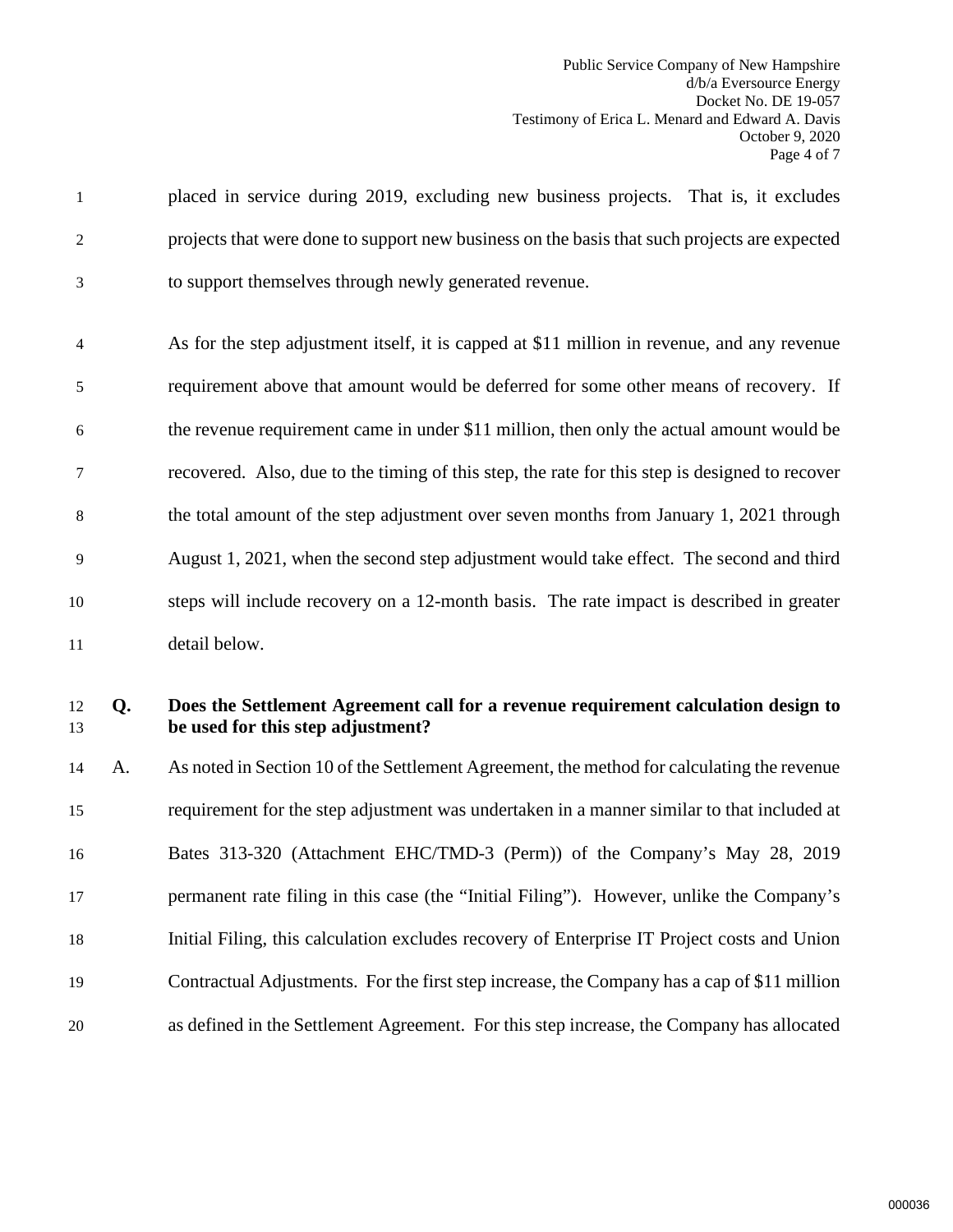1 the overall increase of \$10,651,000 based on the revenue percentage for each rate class as 2 described below.

|  | Does the Settlement Agreement call for a particular rate design to be used for this |
|--|-------------------------------------------------------------------------------------|
|  | step adjustment?                                                                    |

5 A. Not directly, no. Section 14 of the Settlement Agreement describes the revenue allocation 6 that will be applied for the permanent rate increase. Specifically, the Settlement Agreement 7 states that costs attributable to the outdoor lighting classes will be directly assigned to those 8 classes, and the remainder of the costs will be allocated to each customer class on an equal 9 percent basis. The recoupment and step increase revenues are allocated among classes on 10 the basis of their respective distribution revenue, which is equivalent to each class receiving 11 an equal percentage allocation of such increase.

## <span id="page-6-0"></span>12 **III. REVENUE REQUIREMENT CALCULATION**

## 13 **Q. With the above general understandings, please explain how you calculated the**  14 **revenue requirement for the projects for which you are seeking recovery in this step**  15 **adjustment.**

 A. As shown in Attachment ELM/EAD-1 on page 1, the revenue requirement for the first step adjustment calculated by first computing the year over year net change in plant between year ending December 31, 2018 and year ending December 31, 2019 as shown on line 5. Then, the return is calculated on net plant as shown on line 8 using the rate of return and gross revenue conversion factor. Depreciation and property taxes are added to calculate the total revenue requirement of \$10,651,000. Since the calculated revenue requirement is below the threshold \$11 million for the first step increase, the entire amount is included in 23 this first step increase.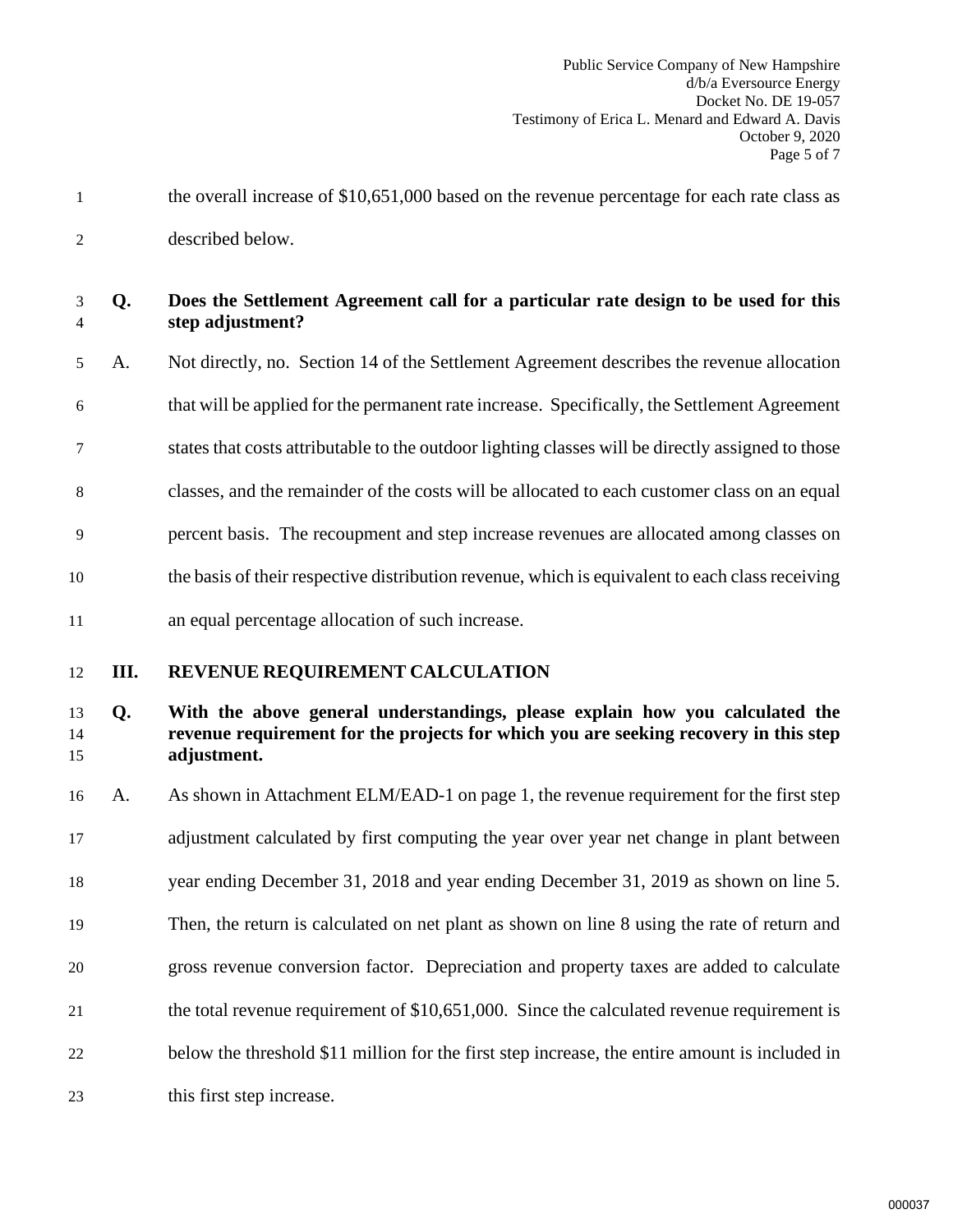<span id="page-7-0"></span>

| 1              |     | Page 2 of Attachment ELM/EAD-1 provides more detail on the distribution plant placed           |
|----------------|-----|------------------------------------------------------------------------------------------------|
| 2              |     | in service, excluding new business. The detail of the plant additions shown on line 7 are      |
| 3              |     | provided by project in the Lajoie/Plante testimony.                                            |
| $\overline{4}$ |     | Page 3 of Attachment ELM/EAD-1 provides the detail on the capital structure as agreed          |
| 5              |     | upon in the Settlement Agreement in this docket.                                               |
| 6              |     | Page 4 of Attachment ELM/EAD-1 provides the computation of the Gross Revenue                   |
| 7              |     | Conversion Factor (GRCF) based on New Hampshire corporate business tax of 7.7 percent          |
| 8              |     | and federal income tax rate of 21 percent for the taxable period ending December 31, 2019.     |
| 9              |     | The rate of return and GCRF are used to calculate the return on the net plant.                 |
| 10             |     | Page 5 of Attachment ELM/EAD-1 provides the detail behind the calculation of the               |
| 11             |     | composite depreciation rate of 3.15 percent used to apply a depreciation factor to the         |
| 12             |     | revenue requirement.                                                                           |
| 13             |     | Page 6 of Attachment ELM/EAD-1 provides the computation of the property tax rate to            |
| 14             |     | apply to the revenue requirement.                                                              |
| 15             | IV. | <b>RATE CALCULATIONS</b>                                                                       |
| 16             | Q.  | Please explain how you calculated the rates for this step adjustment.                          |
| 17             | A.  | Because the revenue requirement recovery period for the first step is less than 12-months,     |
| 18             |     | the Company calculated the rate design revenue that rates would be set to in order to          |
| 19             |     | recover the step increase over seven months (i.e., January 1, 2021 to July 31, 2021,           |
| 20             |     | inclusive). This increase, when allocated to each rate class, is then designed to be recovered |